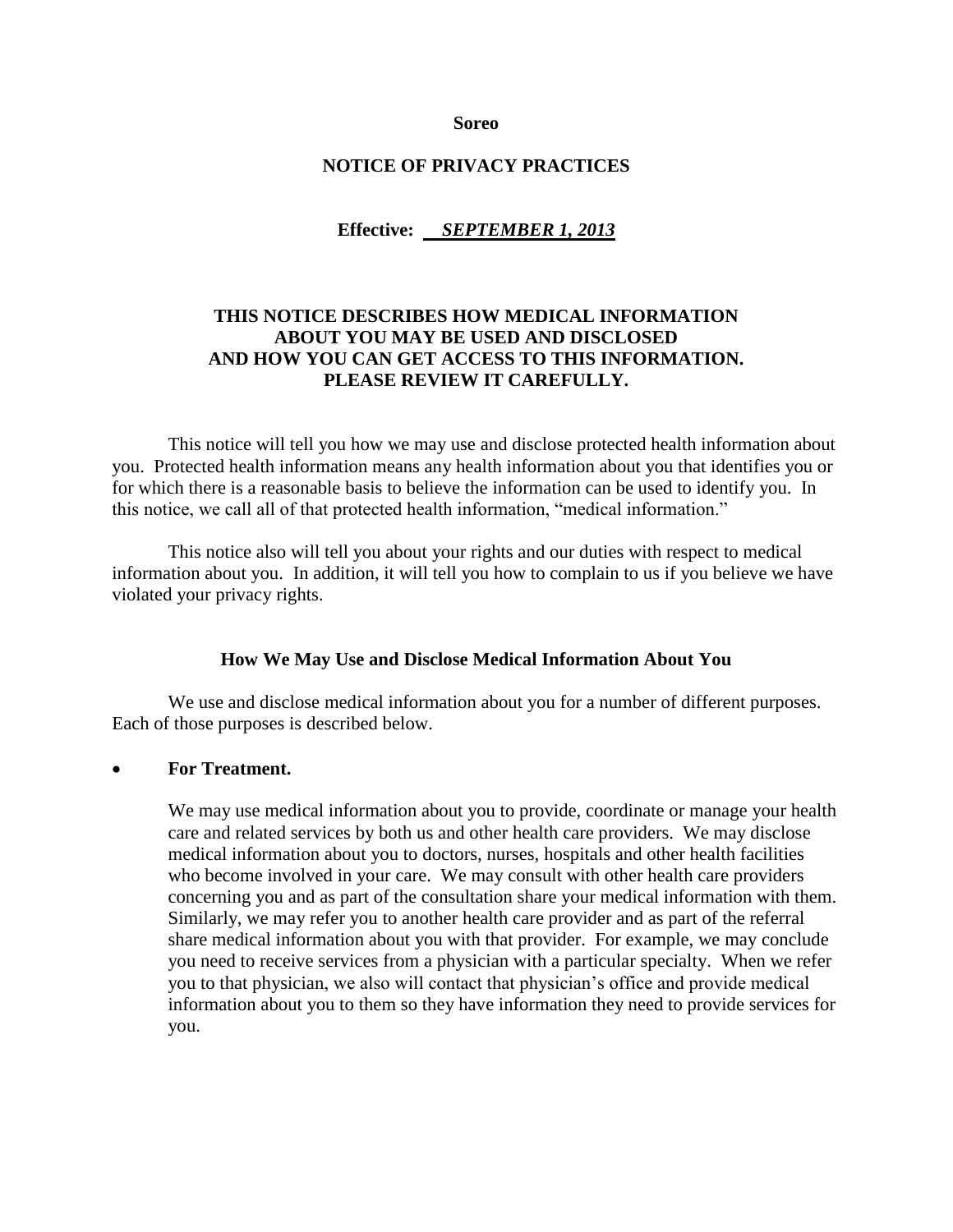### **For Payment.**

We may use and disclose medical information about you so we can be paid for the services we provide to you. This can include billing a third party payor or other state agency, or your insurance company. For example, we may need to provide the state Medicaid program information about the services we provide to you so we will be reimbursed for those services. We also may need to provide the state Medicaid program with information to ensure you are eligible for the medical assistance program.

### **For Health Care Operations.**

We may use and disclose medical information about you for our own health care operations. These are necessary for us to operate Soreo and to maintain quality for the individuals for whom we provide supports and services. For example, we may use medical information about you to review the services we provide and the performance of our employees supporting you. We may disclose medical information about you to train our staff and volunteers. We also may use the information to study ways to more efficiently manage our organization, for accreditation or licensing activities, or for our compliance program.

### **How We Will Contact You**.

Unless you tell us otherwise in writing, we may contact you by either telephone or by mail at either your home or your workplace. At either location, we may leave messages for you on the answering machine or voice mail. If you want to request that we communicate to you in a certain way or at a certain location, see*,* "Right to Receive Confidential Communications" on page 9 of this Notice.

# **Individuals Involved in Your Care.**

We may disclose to a family member, other relative, a close personal friend, or any other person identified by you, medical information about you that is directly relevant to that person's involvement with the services and supports you receive or payment for those services and supports. We also may use or disclose medical information about you to notify, or assist in notifying, those persons of your location, general condition, or death. In the event of your death, we may disclose to any of those persons who were involved in your care for payment for health care prior to your death, medical information about you that is relevant to that person's involvement, unless doing so is inconsistent with any prior expressed preference of you that is known to us.

If there is a family member, other relative, or close personal friend that you do not want us to disclose medical information about you to, please notify Soreo's Privacy Officer or tell our staff member who is providing care to you.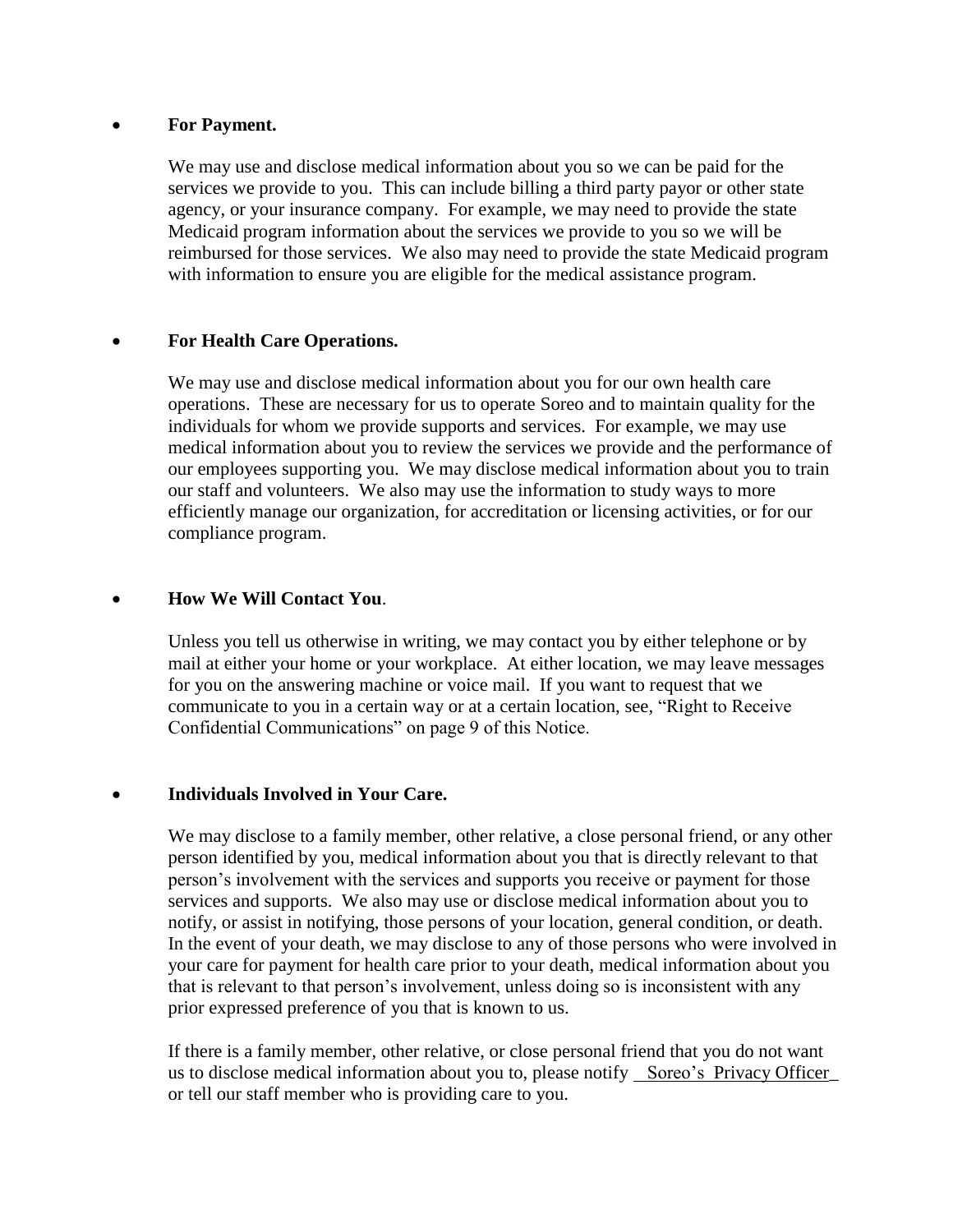### **Disaster Relief.**

We may use or disclose medical information about you to a public or private entity authorized by law or by its charter to assist in disaster relief efforts. This will be done to coordinate with those entities in notifying a family member, other relative, close personal friend, or other person identified by you, of your location, general condition or death.

# **Required by Law.**

We may use or disclose medical information about you when we are required to do so by law.

# **Public Health Activities.**

We may use or disclose medical information about you for public health activities and purposes. This includes reporting medical information to a public health authority that is authorized by law to collect or receive the information for purposes of preventing or controlling disease. Or, one that is authorized to receive reports of child abuse and neglect. It also includes reporting for purposes of activities related to the quality, safety or effectiveness of a United States Food and Drug administration regulated product or activity.

# **Victims of Abuse, Neglect or Domestic Violence.**

We may disclose medical information about you to a government authority authorized by law to receive reports of abuse, neglect, or domestic violence, if we believe you are a victim of abuse, neglect, or domestic violence. This will occur to the extent the disclosure is: (a) required by law; (b) agreed to by you; or, (c) authorized by law and we believe the disclosure is necessary to prevent serious harm to you or to other potential victims, or, if you are incapacitated and certain other conditions are met, a law enforcement or other public official represents that immediate enforcement activity depends on the disclosure.

# **Health Oversight Activities.**

We may disclose medical information about you to a health oversight agency for activities authorized by law, including audits, investigations, inspections, licensure or disciplinary actions. These and similar types of activities are necessary for appropriate oversight of the health care system, government benefit programs, and entities subject to various government regulations.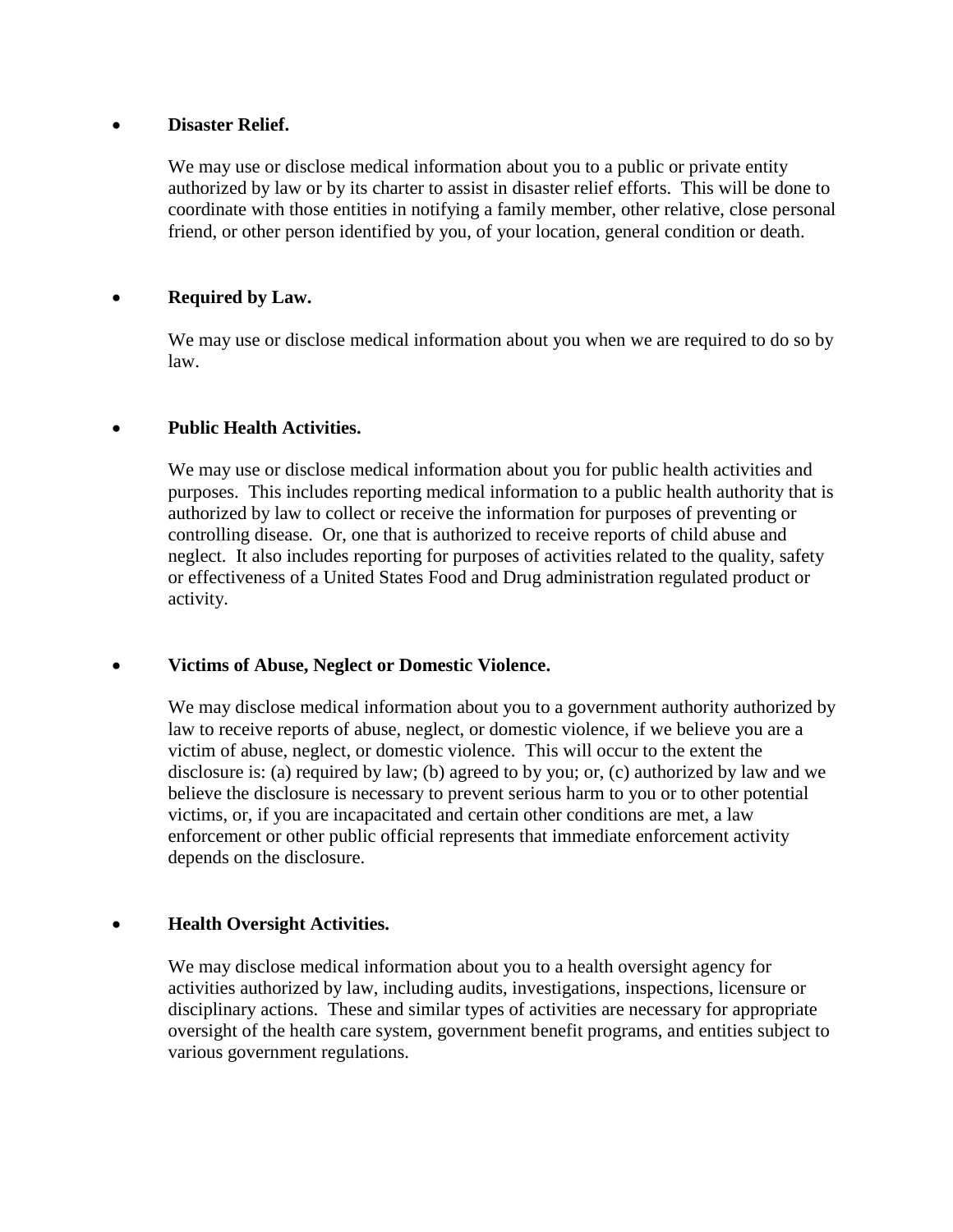### **Judicial and Administrative Proceedings.**

We may disclose medical information about you in the course of any judicial or administrative proceeding in response to an order of the court or administrative tribunal. We also may disclose medical information about you in response to a subpoena, discovery request, or other legal process but only if efforts have been made to tell you about the request or to obtain an order protecting the information to be disclosed.

### **Disclosures for Law Enforcement Purposes.**

We may disclose medical information about you to a law enforcement official for law enforcement purposes:

- a. As required by law.
- b. In response to a court, grand jury or administrative order, warrant or subpoena.
- c. To identify or locate a suspect, fugitive, material witness or missing person.
- d. About an actual or suspected victim of a crime and that person agrees to the disclosure. If we are unable to obtain that person's agreement, in limited circumstances, the information may still be disclosed.
- e. To alert law enforcement officials to a death if we suspect the death may have resulted from criminal conduct.
- f. About crimes that occur at our facility.
- g. To report a crime in emergency circumstances.

#### **Coroners and Medical Examiners.**

We may disclose medical information about you to a coroner or medical examiner for purposes such as identifying a deceased person and determining cause of death.

#### **Funeral Directors.**

We may disclose medical information about you to funeral directors as necessary for them to carry out their duties.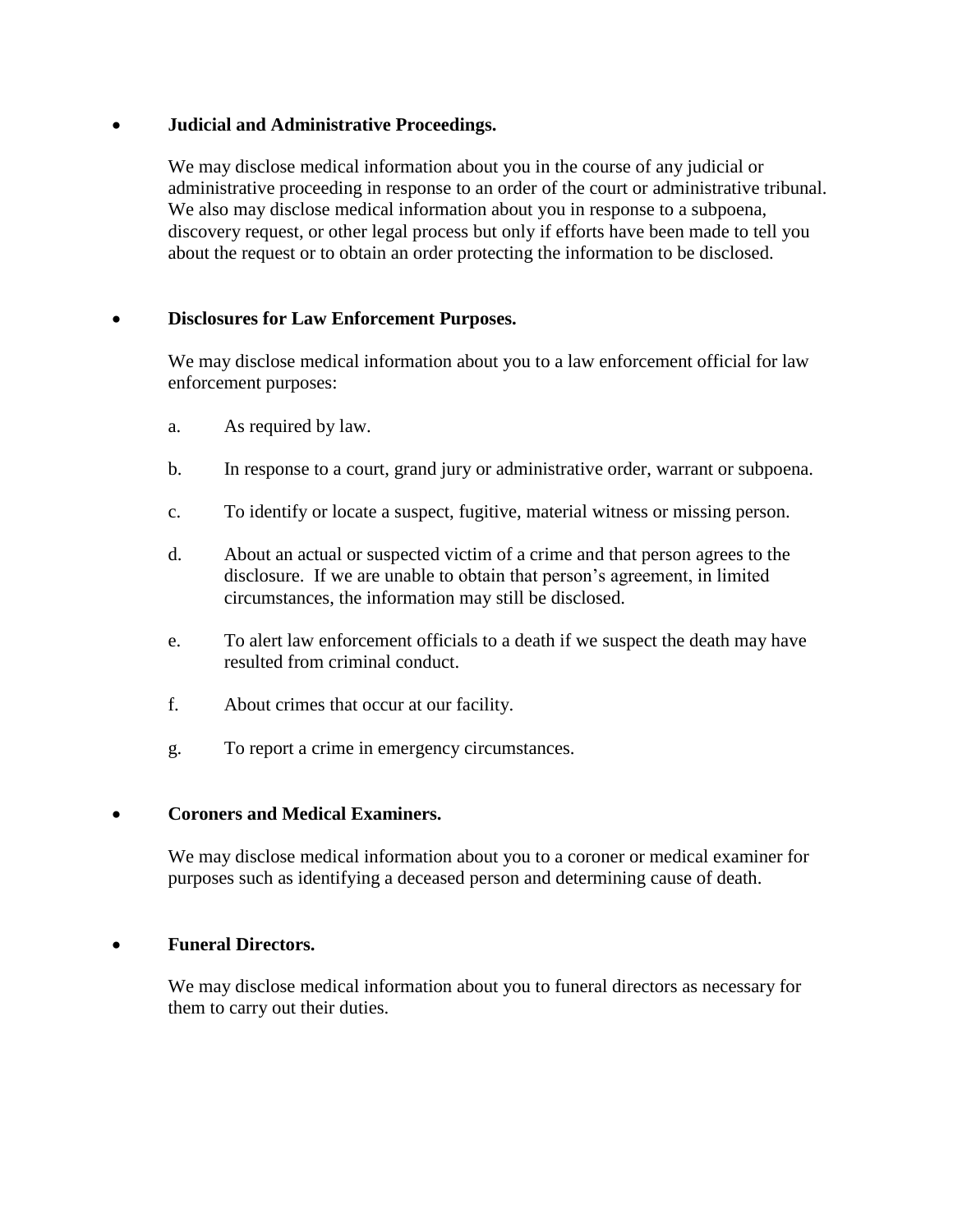### **Organ, Eye or Tissue Donation.**

To facilitate organ, eye or tissue donation and transplantation, we may disclose medical information about you to organ procurement organizations or other entities engaged in the procurement, banking or transplantation of organs, eyes or tissue.

### **Research.**

Under certain circumstances, we may use or disclose medical information about you for research. Before we disclose medical information for research, the research will have been approved through an approval process that evaluates the needs of the research project with your needs for privacy of your medical information. We may, however, disclose medical information about you to a person who is preparing to conduct research to permit them to prepare for the project, but no medical information will leave Soreo during that person's review of the information.

# **To Avert Serious Threat to Health or Safety.**

We may use or disclose protected health information about you if we believe the use or disclosure is necessary to prevent or lessen a serious or imminent threat to the health or safety of a person or the public. We also may release information about you if we believe the disclosure is necessary for law enforcement authorities to identify or apprehend an individual who admitted participation in a violent crime or who is an escapee from a correctional institution or from lawful custody.

# **National Security and Intelligence.**

We may disclose medical information about you to authorized federal officials for the conduct of intelligence, counter-intelligence, and other national security activities authorized by law.

# **Inmates; Persons in Custody.**

We may disclose medical information about an inmate or other individual to a correctional institution or law enforcement official having custody of the inmate or other individual. The disclosure will be made if the disclosure is necessary: (a) to provide health care to such individuals; (b) for the health and safety of such individual or other inmates; (c) the health and safety of the officers or employees of or others at the correctional institution; (d) the health and safety of such individuals and officers or other persons responsible for the transporting of inmates or their transfer from one institution, facility, or setting to another; (e) law enforcement on the premises of the correctional institution; or, (f) the administration and maintenance of the safety, security, and good order of the correctional institution.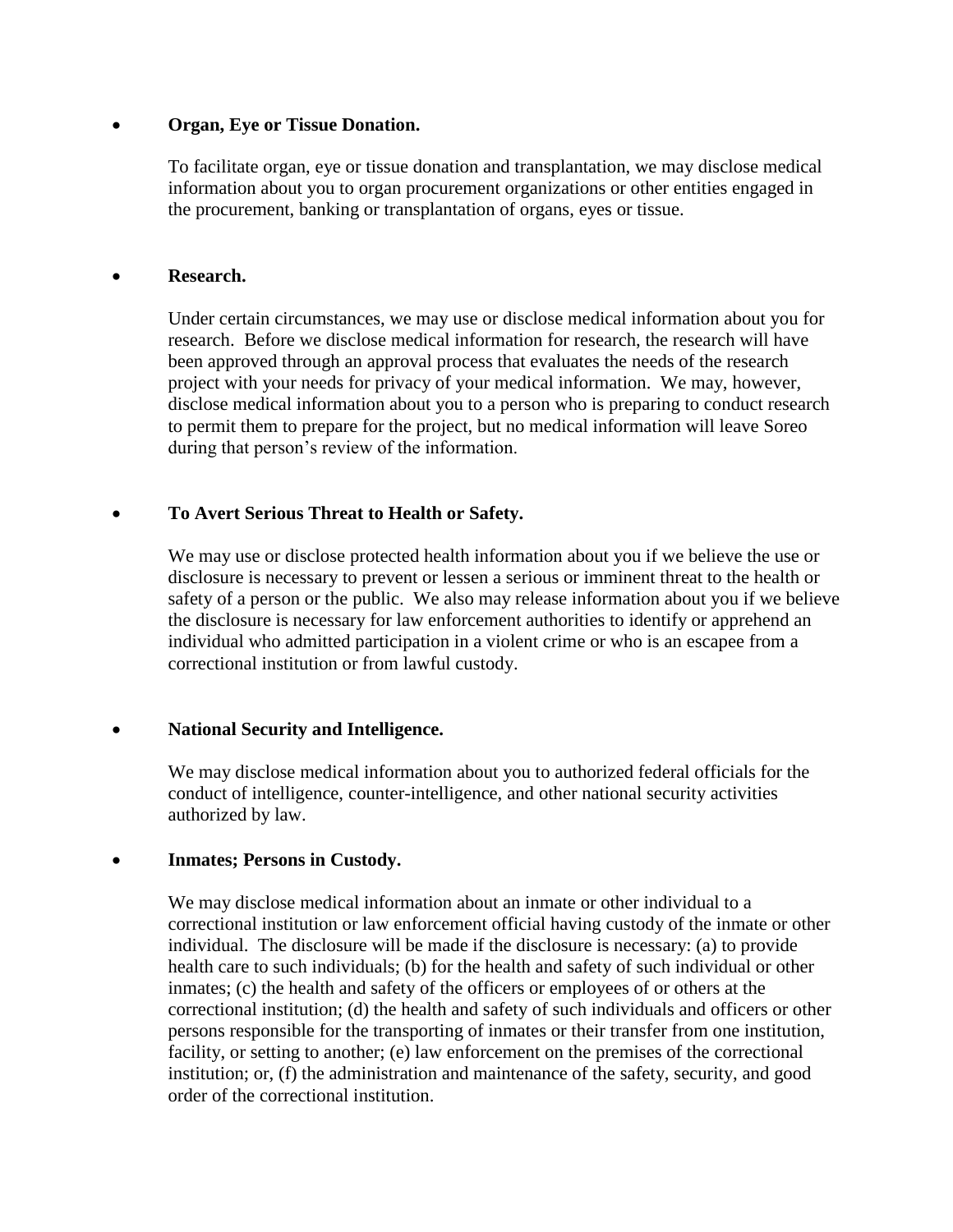### **Workers Compensation.**

We may disclose medical information about you to the extent necessary to comply with workers' compensation and similar laws that provide benefits for work-related injuries or illness without regard to fault.

### **Fundraising.**

We may use and disclose medical information about you to contact you to raise funds for Soreo. We may disclose medical information to a business associate of Soreo or a foundation related to Soreo so that business associate or foundation may contact you to raise money for the benefit of Soreo. We will only release: (a) demographic information relating to you, including your name, address, other contact information, age, gender, and date of birth; (b) dates of health care provided to you; (c) department of service information; (d) treating physician; (e) outcome information; and, (f) health insurance status.

You have the right to opt out of receiving fundraising communications. If you do not want Soreo or its foundation to contact you for fundraising, you must notify Soreo's Privacy Officer by Phone at 520-547-7000 or email at info@soreo.com.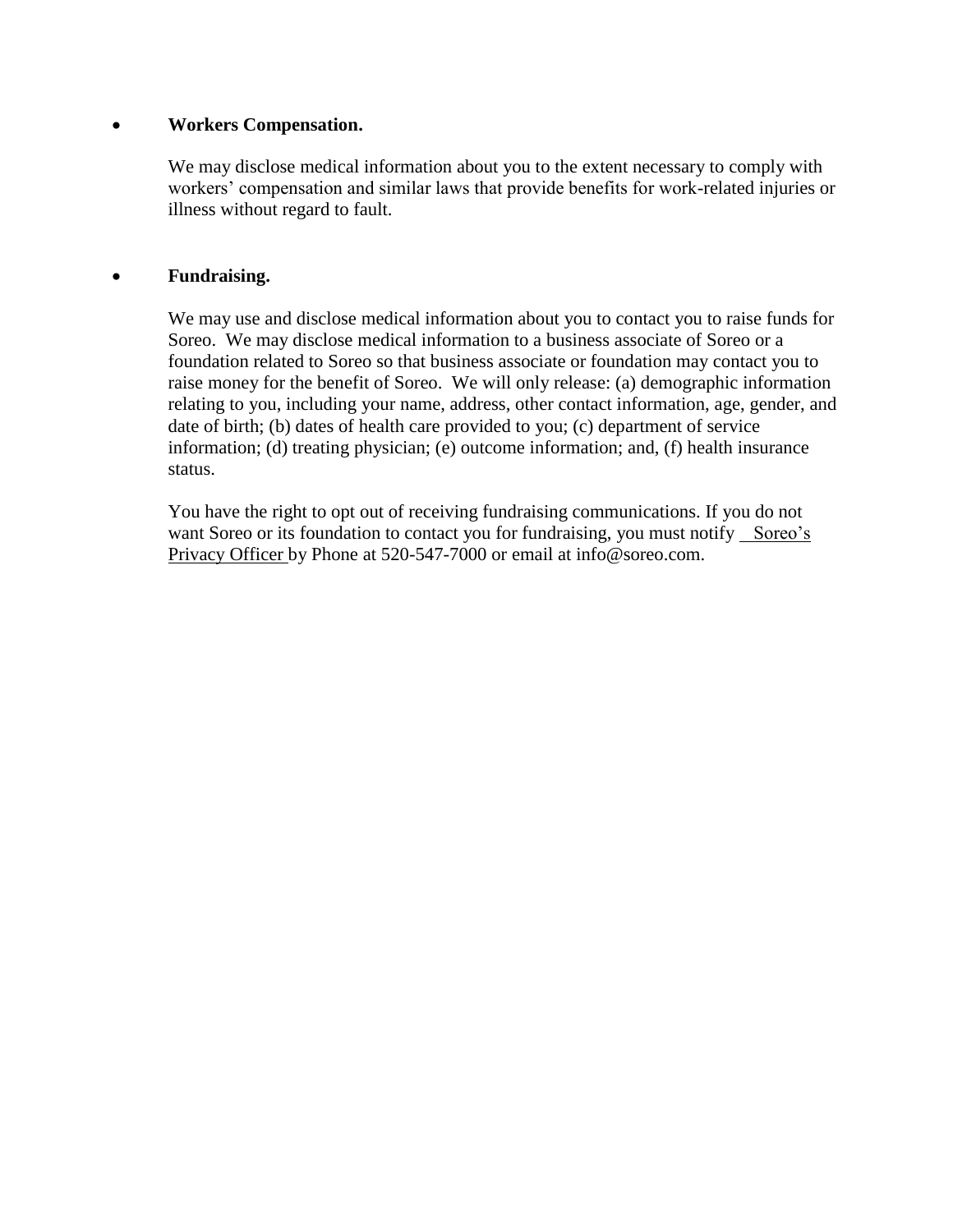#### **Certain Uses and Disclosures that Require Your Written Authorization**

- **Psychotherapy Notes.** Your authorization is required before we may use or disclose psychotherapy notes unless the use or disclosure is: (a) by the originator of the psychotherapy notes for treatment; (b) for our own training programs for students, trainees, or practitioners in mental health; (c) to defend ourselves in a legal action or other proceeding brought by you; (d) when required by law; or, (e) permitted by law for oversight of the originator of the psychotherapy notes.
- **Marketing.** We may use and disclose medical information about you to communicate with you about a product or service to encourage you to purchase the product or service. Generally, this may occur without your authorization. However, your authorization is required if: (a) the communication is to provide refill reminders or otherwise communicate about a drug or biologic that is, at the time, being prescribed for you and we receive any financial remuneration in exchange for making the communication which is not reasonably related to our cost in making the communication; or, (b) except as stated in (a), we use or disclose your medical information for marketing purposes and we receive direct or indirect financial remuneration from a third party for doing so. When an authorization is required to communicate with you about a product or service to encourage you to purchase the product or service, the authorization will state that financial remuneration to Soreo is involved.
- Sale of Information. Your authorization is required for any disclosure of your medical information when the disclosure is in exchange for direct or indirect remuneration from or on behalf of the recipient of the medical information. However, your authorization may not be required under certain conditions if the disclosure is: (a) for public health purposes; (b) for research purposes; (c) for treatment and payment; (d) if we are being sold, transferred, merged or consolidated; (e) to a business associate of ours for activities undertaken on our behalf; (f) to you when requested by you; (g) required by law; (h) when permitted by applicable law where the only remuneration received by us is a fee permitted by law.

# **Other Uses and Disclosures.**

Other uses and disclosures will be made only with your written authorization. You may revoke such an authorization at any time by notifying Soreo's Privacy Officer in writing of your desire to revoke it. However, if you revoke such an authorization, it will not have any affect on actions taken by us in reliance on it.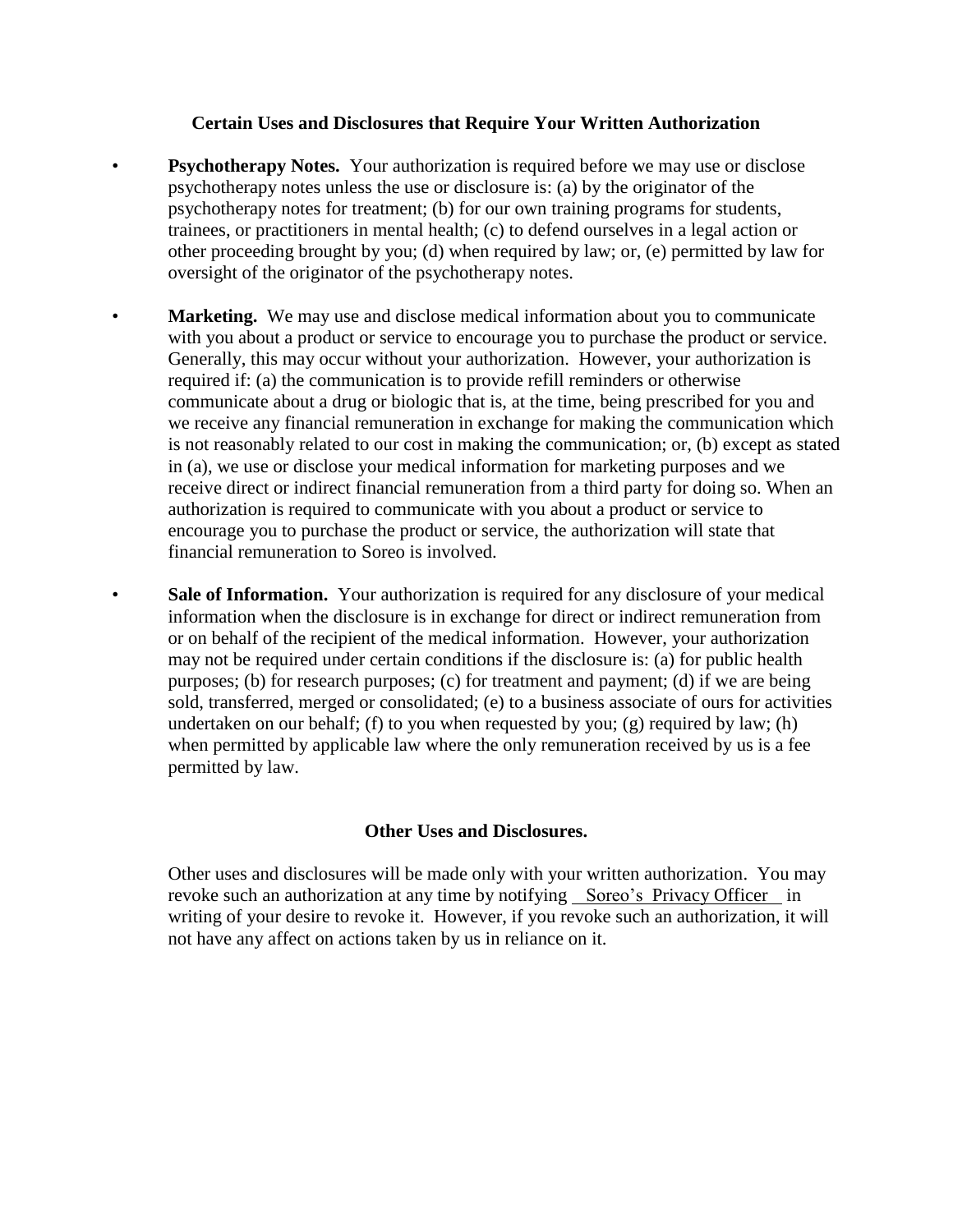# **Your Rights With Respect to Medical Information About You.**

You have the following rights with respect to medical information that we maintain about you.

#### **Right to Request Restrictions.**

You have the right to request that we restrict the uses or disclosures of medical information about you to carry out treatment, payment, or health care operations. You also have the right to request that we restrict the uses or disclosures we make to: (a) a family member, other relative, a close personal friend or any other person identified by you; or, (b) for to public or private entities for disaster relief efforts. For example, you could ask that we not disclose medical information about you to your brother or sister.

To request a restriction, you may do so at any time. If you request a restriction , you should do so to Soreo's Privacy Officer and tell us: (a) what information you want to limit; (b) whether you want to limit use or disclosure or both; and, (c) to whom you want the limits to apply (for example, disclosures to your spouse).

*With one exception, we are not required to agree to any requested restriction.* The exception is that we will always agree to a request to restrict disclosures to a health plan if: (a) the disclosure is for the purpose of carrying out payment or health care operations and is not otherwise required by law; and, (b) the information relates solely to a health care item or service for which you, or someone on your behalf (other than the health plan), has paid us in full.

If we agree to a restriction, we will follow that restriction unless the information is needed to provide emergency treatment. Even if we agree to a restriction, either you or we can later terminate the restriction. However, we will not terminate a restriction that falls into the exception stated in the previous paragraph.

# **Right to Receive Confidential Communications.**

You have the right to request that we communicate medical information about you to you in a certain way or at a certain location. For example, you can ask that we only contact you by mail or at work. We will not require you to tell us why you are asking for the confidential communication.

If you want to request confidential communication, you must do so in writing to Soreo's Privacy Officer. Your request must state how or where you can be contacted.

We will accommodate your request. However, we may, when appropriate, require information from you concerning how payment will be handled. We also may require an alternate address or other method to contact you.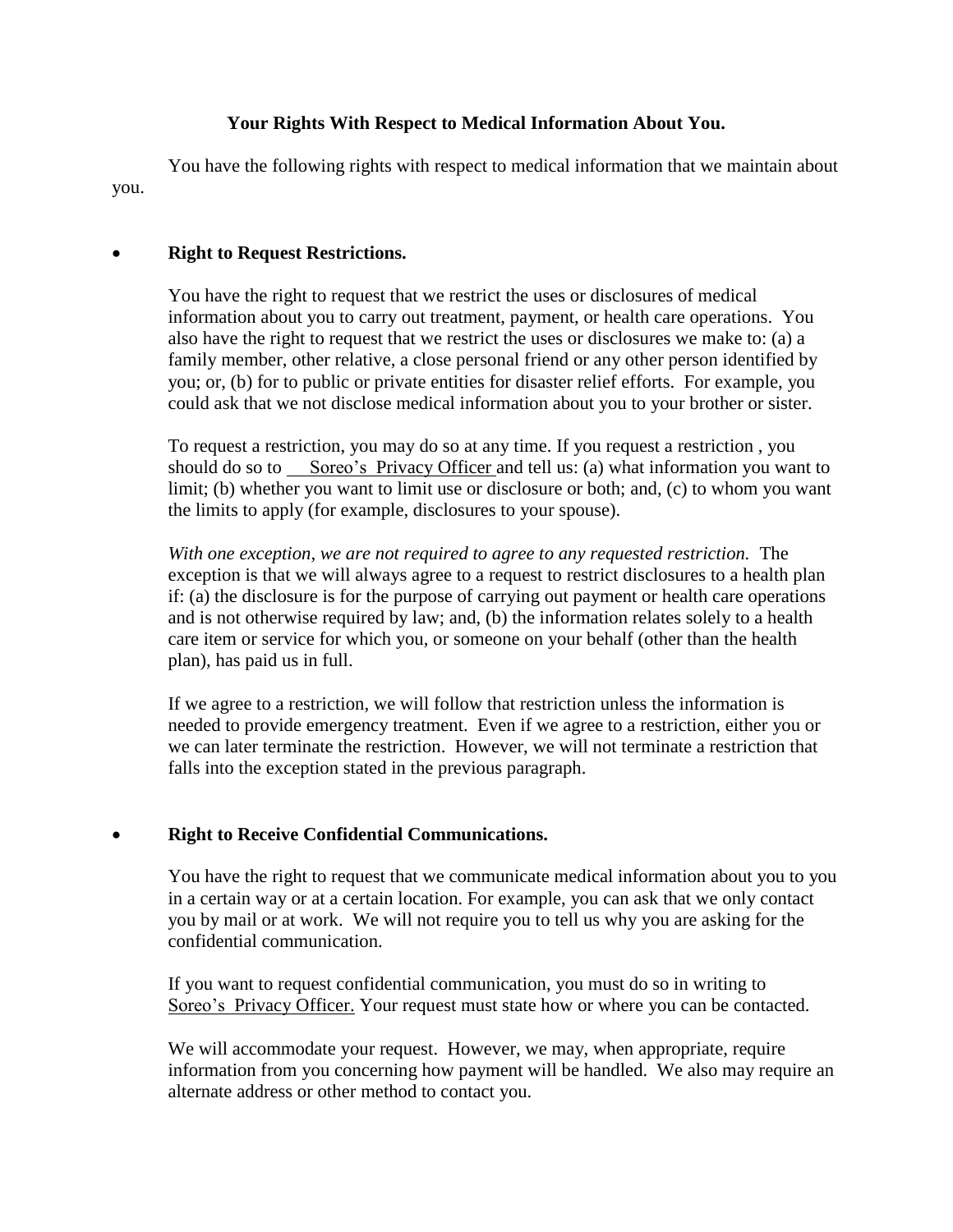# **Right to Inspect and Copy.**

With a few very limited exceptions, such as psychotherapy notes, you have the right to inspect and obtain a copy of medical information about you.

To inspect or copy medical information about you, you must submit your request in writing to Soreo's Privacy Officer . Your request should state specifically what medical information you want to inspect or copy. Your request should state the form of access and copy you desire, such as in paper or in electronic media. If you request a copy of the information, we may charge a fee for the costs of copying and, if you ask that it be mailed, the cost of mailing.

We usually will act on your request within thirty (30) calendar days after we receive your request. If we grant your request, in whole or in part, we will inform you of our acceptance of your request and provide access and copies.

We may deny your request to inspect and copy medical information if the medical information involved is:

- a. Psychotherapy notes;
- b. Information compiled in anticipation of, or use in, a civil, criminal or administrative action or proceeding;

If we deny your request, we will inform you of the basis for the denial, how you may have our denial reviewed, and how you may complain. If you request a review of our denial, it will conducted by a licensed health care professional designated by us who was not directly involved in the denial. We will comply with the outcome of that review.

#### **Right to Amend.**

You have the right to ask us to amend medical information about you. You have this right for so long as the medical information is maintained by us.

To request an amendment, you must submit your request in writing to Soreo's Privacy Officer. Your request must state the amendment desired and provide a reason in support of that amendment.

We will act on your request within sixty (60) calendar days after we receive your request. If we grant your request, in whole or in part, we will inform you of our acceptance of your request and provide access and copying.

If we grant the request, in whole or in part, we will seek your identification of and agreement to share the amendment with relevant other persons. We also will make the appropriate amendment to the medical information by appending or otherwise providing a link to the amendment.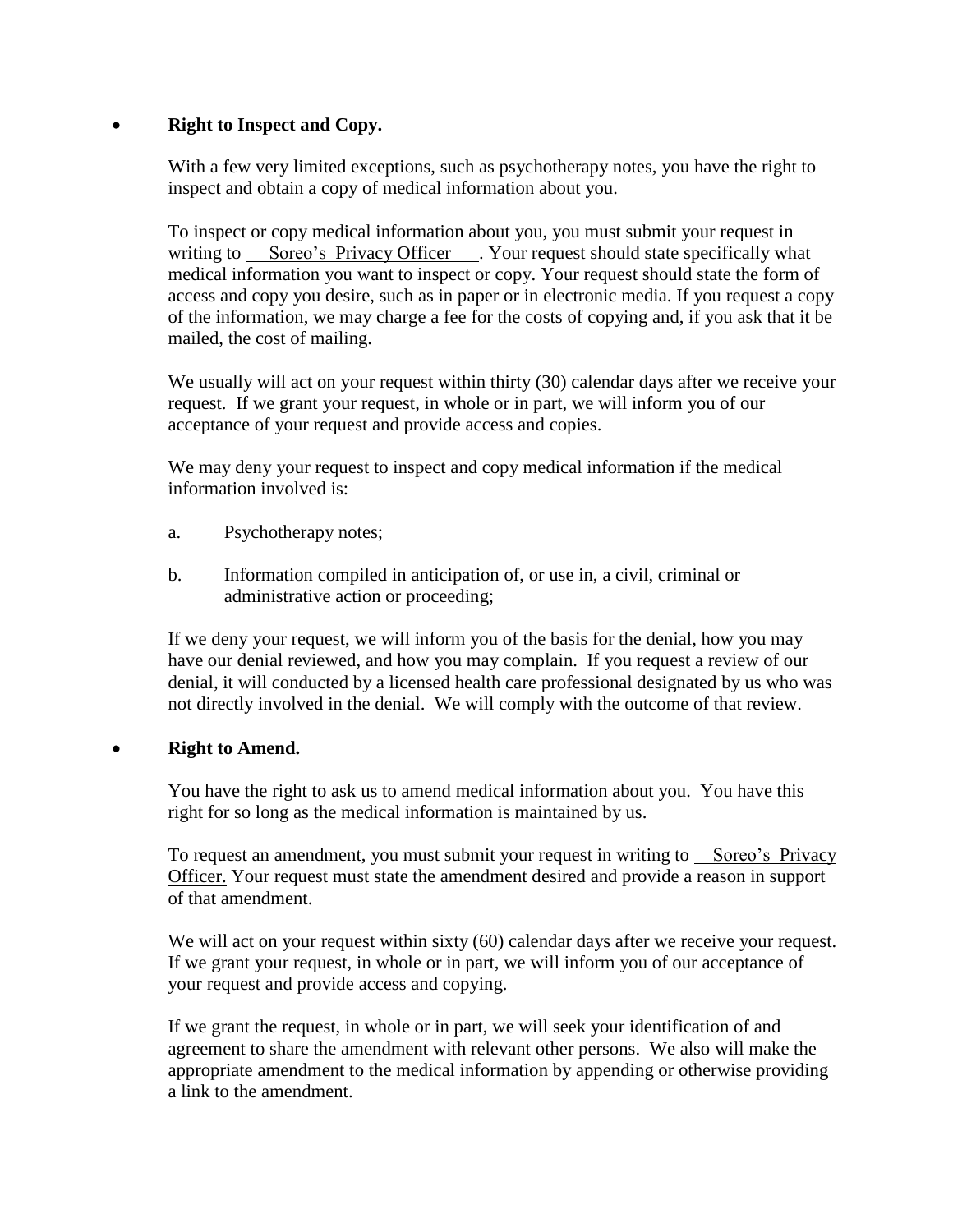We may deny your request to amend medical information about you. We may deny your request if it is not in writing and does not provide a reason in support of the amendment. In addition, we may deny your request to amend medical information if we determine that the information:

- a. Was not created by us, unless the person or entity that created the information is no longer available to act on the requested amendment;
- b. Is not part of the medical information maintained by us;
- c. Would not be available for you to inspect or copy; or,
- d. Is accurate and complete.

If we deny your request, we will inform you of the basis for the denial. You will have the right to submit a statement of disagreeing with our denial. Your statement may not exceed 3 pages. We may prepare a rebuttal to that statement. Your request for amendment, our denial of the request, your statement of disagreement, if any, and our rebuttal, if any, will then be appended to the medical information involved or otherwise linked to it. All of that will then be included with any subsequent disclosure of the information, or, at our election, we may include a summary of any of that information.

If you do not submit a statement of disagreement, you may ask that we include your request for amendment and our denial with any future disclosures of the information. We will include your request for amendment and our denial (or a summary of that information) with any subsequent disclosure of the medical information involved.

You also will have the right to complain about our denial of your request.

# **Right to an Accounting of Disclosures.**

You have the right to receive an accounting of disclosures of medical information about you. The accounting may be for up to six (6) years prior to the date on which you request the accounting but not before April 14, 2003.

Certain types of disclosures are not included in such an accounting:

- a. Disclosures to carry out treatment, payment and health care operations;
- b. Disclosures of your medical information made to you;
- c. Disclosures that are incident to another use or disclosure;
- d. Disclosures that you have authorized;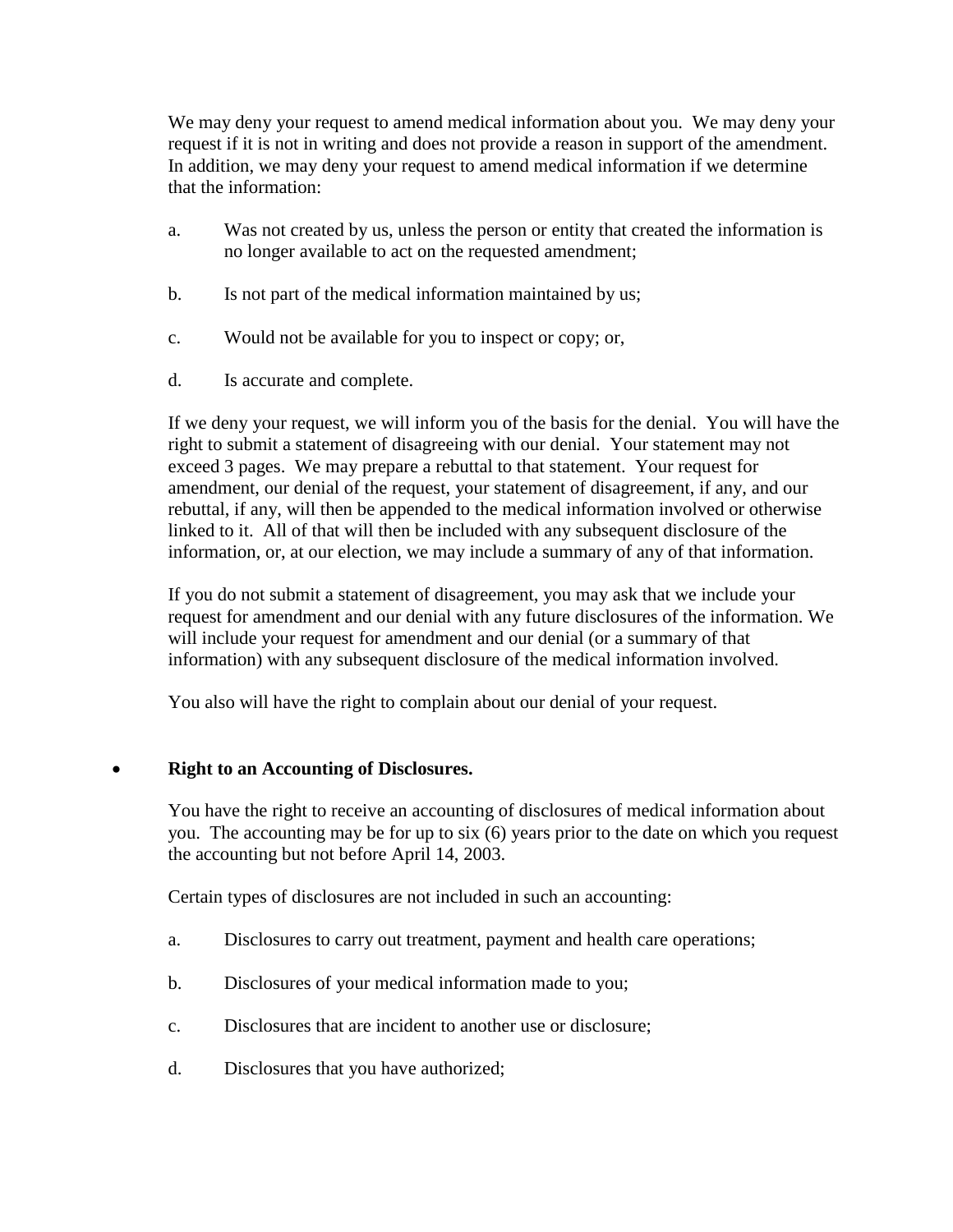- e. Disclosures to persons involved in your care;
- f. Disclosures for disaster relief purposes;
- g. Disclosures for national security or intelligence purposes;
- h. Disclosures to correctional institutions or law enforcement officials having custody of you;
- i. Disclosures that are part of a limited data set for purposes of research, public health, or health care operations (a limited data set is where things that would directly identify you have been removed).
- j. Disclosures made prior to April 14, 2003.

Under certain circumstances your right to an accounting of disclosures to a law enforcement official or a health oversight agency may be suspended. Should you request an accounting during the period of time your right is suspended, the accounting would not include the disclosure or disclosures to a law enforcement official to a health oversight agency.

To request an accounting of disclosures, you must submit your request in writing to Soreo's Privacy Officer. . Your request must state a time period for the disclosures. It may not be longer than six (6) years from the date we receive your request and my not include dates before April 14, 2003.

Usually, we will act on your request within sixty (60) calendar days after we receive your request. Within that time, we will either provide the accounting of disclosures to you or give you a written statement of when we will provide the accounting and why the delay is necessary.

There is no charge for the first accounting we provide to you in any twelve (12) month period. For additional accountings, we may charge you for the cost of providing the list. If there will be a charge, we will notify you of the cost involved and give you an opportunity to withdraw or modify your request to avoid or reduce the fee.

# **Right to Copy of this Notice.**

You have the right to obtain a paper copy of our Notice of Privacy Practices. You may obtain a paper copy even though you agreed to receive the notice electronically. You may request a copy of our Notice of Privacy Practices at any time.

You may obtain a copy of our Notice of Privacy Practices over the Internet at our web site, *www.soreo.com*

To obtain a paper copy of this notice, contact Soreo's Privacy Officer.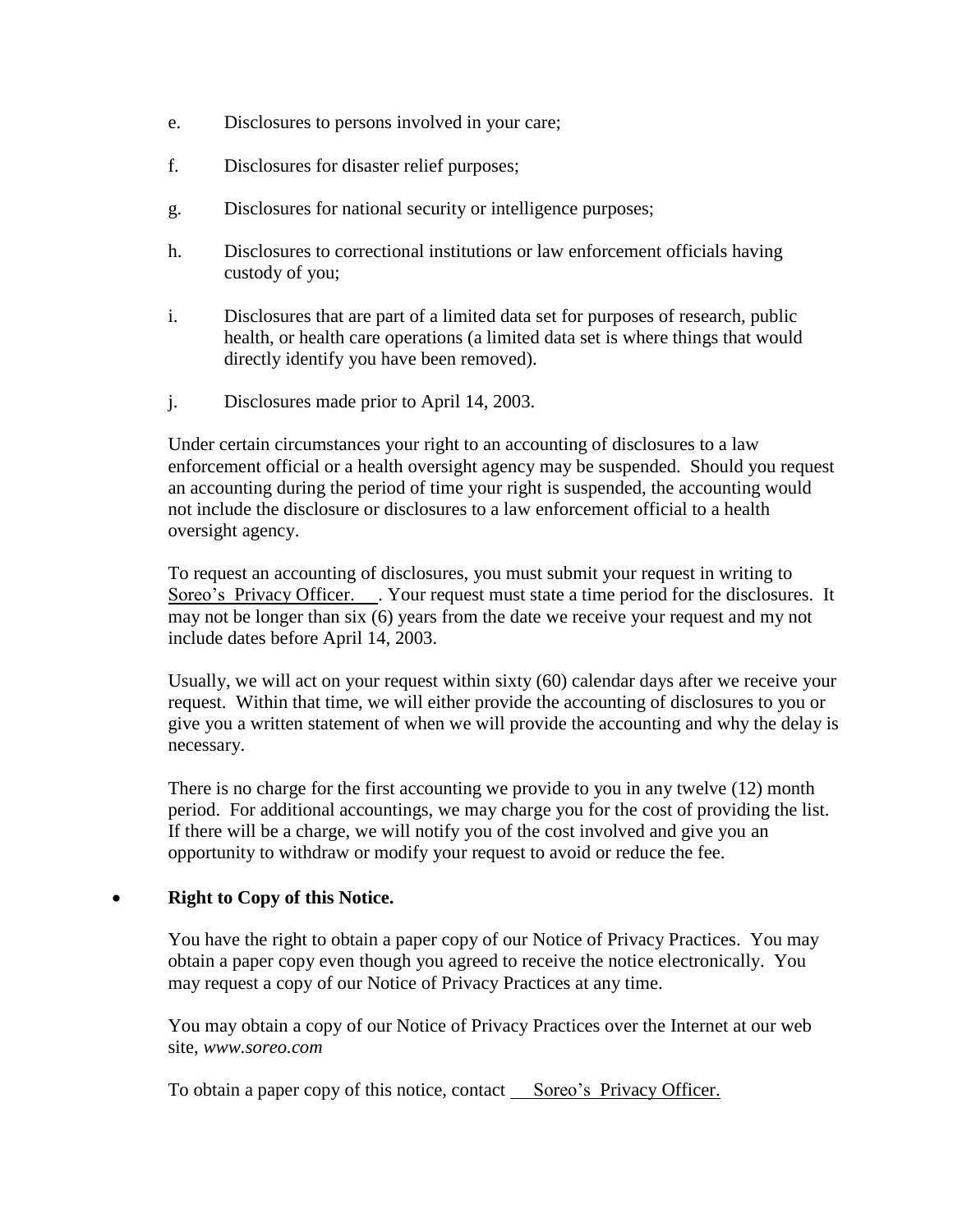### **Our Duties**

#### **Generally.**

We are required by law to maintain the privacy of medical information about you, to provide individuals with notice of our legal duties and privacy practices with respect to medical information, and to notify affected individuals following a breach of unsecured protected health information.

We are required to abide by the terms of our Notice of Privacy Practices in effect at the time.

#### **Our Right to Change Notice of Privacy Practices.**

We reserve the right to change this Notice of Privacy Practices. We reserve the right to make the new notice's provisions effective for all medical information that we maintain, including that created or received by us prior to the effective date of the new notice.

#### **Availability of Notice of Privacy Practices.**

A copy of our current Notice of Privacy Practices will be posted Soreo 2475 E. Water St., Tucson AZ 85719. A copy of the current notice also will be posted on our web site, www.soreo.com

At any time, you may obtain a copy of the current Notice of Privacy Practices by contacting Soreo's Privacy Officer.

#### **Effective Date of Notice.**

The effective date of the notice is stated on the first page of this notice.

#### **Complaints.**

You may complain to us and to the United States Secretary of Health and Human Services if you believe your privacy rights have been violated by us.

To file a complaint with us, contact Soreo's Privacy Officer. All complaints should be submitted in writing.

To file a complaint with the United States Secretary of Health and Human Services, send your complaint to him or her in care of: Office for Civil Rights, U.S. Department of Health and Human Services, 200 Independence Avenue SW, Washington, D.C. 20201.